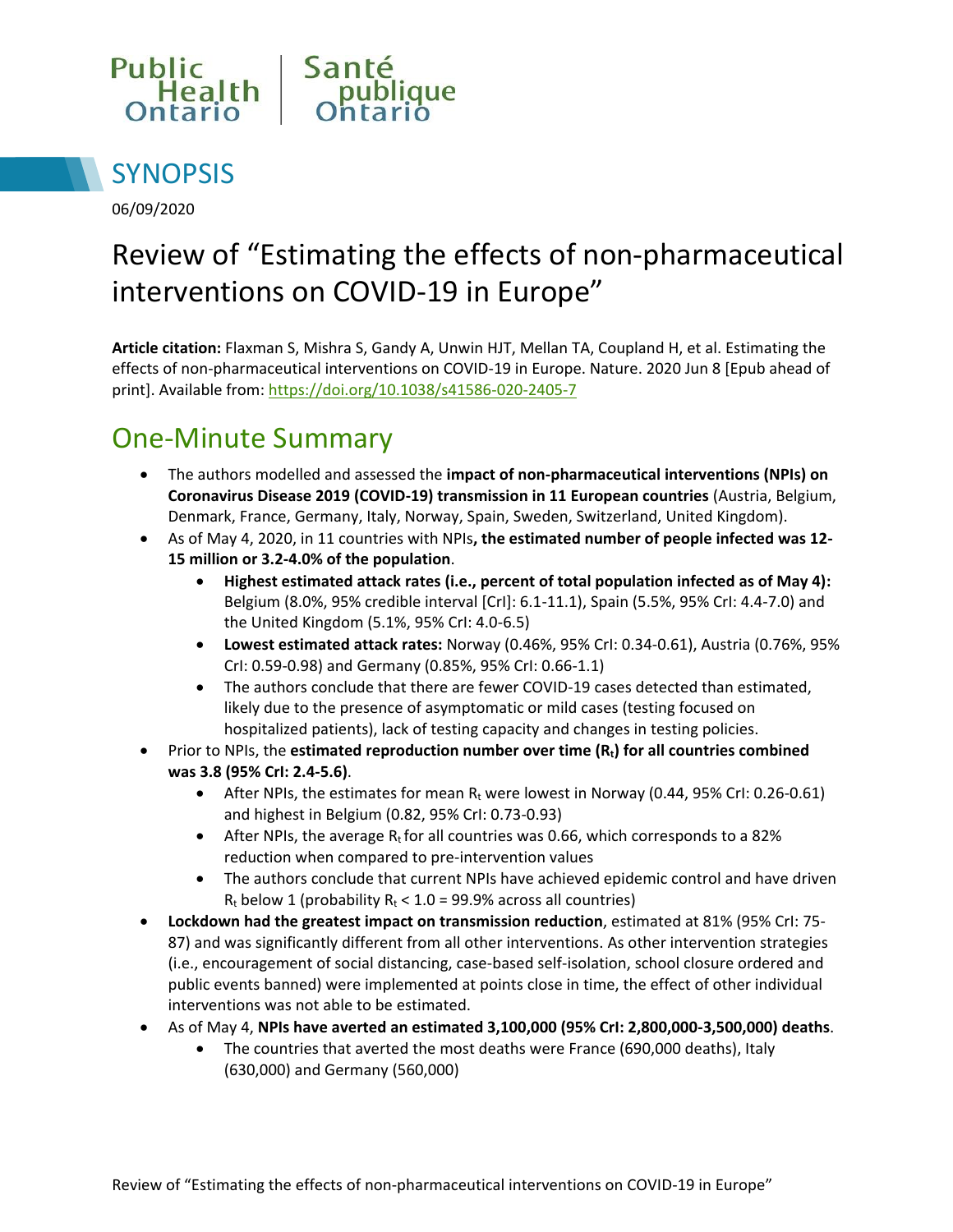The estimated deaths in all countries was 130,000 (95% CI: 120,000-140,000); however, in a counterfactual model with no NPIs, the estimated number of deaths was 3,200,000 (2,900,000-3,600,000)

## Additional Information

- The authors back-calculated infections from the number of observed deaths and used a Bayesian mechanistic model to estimate total populations infected (attack rates) and  $R_t$ .
- Model outcomes were: 1) proportion of population infected, 2) estimates of  $R_t$  following interventions, **3)** reduction in  $R_t$  due to various interventions and **4)** number of deaths averted as a result of interventions.
- $\bullet$  When the estimated R<sub>t</sub> was below 1, the authors deemed the intervention successful. NPIs were intiated at different times in different countries, ranging from March 2-29. Easing of NPIs started on May 4.
- The estimate of  $R_t$  is informed by the choice of generation interval distribution and initial growth rate of observed deaths (i.e., a shorter generation time corresponds to a lower starting reproduction number).
- See [Supplementary Information f](https://www.nature.com/articles/s41586-020-2405-7#Sec11)or time-lapsed videos of attack rates over time.
- The authors acknowledge several limitations to modelling using death data: 1) deaths early in the epidemic might have been missed, 2) reporting of deaths varies by country and time, 3) underreporting of deaths outside hospitals, and 4) reporting delays.

### PHO Reviewer's Comments

• None

### **Citation**

Ontario Agency for Health Protection and Promotion (Public Health Ontario). Review of "Estimating the effects of non-pharmaceutical interventions on COVID-19 in Europe". Toronto, ON: Queen's Printer for Ontario; 2020.

#### Disclaimer

This document was developed by Public Health Ontario (PHO). PHO provides scientific and technical advice to Ontario's government, public health organizations and health care providers. PHO's work is guided by the current best available evidence at the time of publication.

The application and use of this document is the responsibility of the user. PHO assumes no liability resulting from any such application or use.

This document may be reproduced without permission for non-commercial purposes only and provided that appropriate credit is given to PHO. No changes and/or modifications may be made to this document without express written permission from PHO.